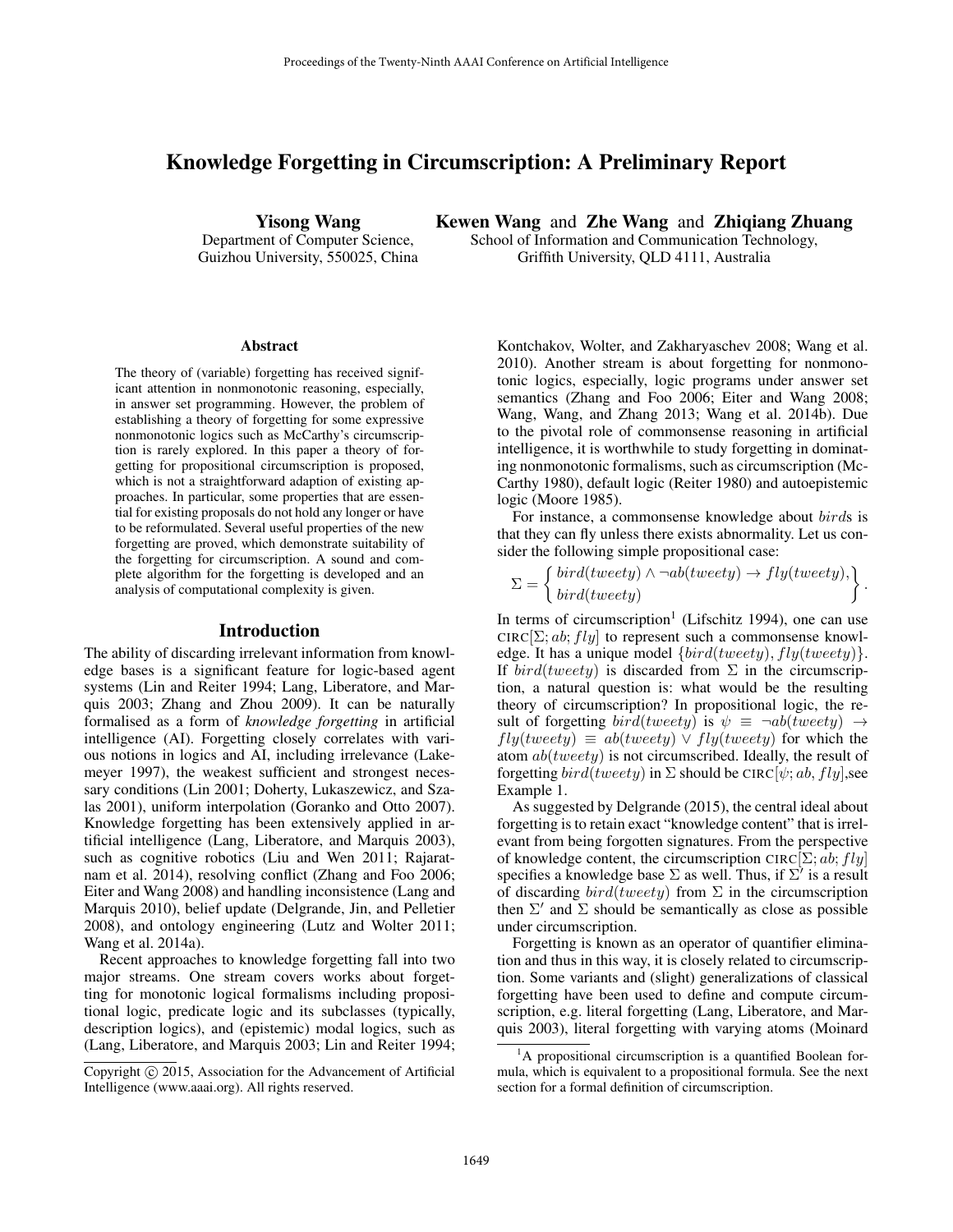2007), and projection and scope-determined circumscription (Wernhard 2012). However, none of these approaches considers a definition of forgetting for circumscription itself and it is not obvious to come up with such a suitable definition.

As a preliminary step towards knowledge forgetting in circumscription, we first introduce the concepts of strong equivalence and irrelevance for circumscription, and present some useful properties of them. Then we propose a notion of forgetting for circumscription, which takes into account the knowledge content of both circumscription and its knowledge base. This is not a straightforward extension of existing definitions, which can be seen from both the definition of forgetting and its major properties. The result of forgetting for circumscription always exists and is unique up to strong equivalence of circumscription. To provide some further insights into the proposed theory of forgetting, we present several important properties of the forgetting, demonstrate that some properties holding for previous approaches do not hold any longer and explain why they should not hold.

Moreover, we present an algorithm for computing the result of forgetting for circumscription and present some preliminary results on computational complexity of the forgetting.

### Propositional Circumscription

We consider a propositional language  $\mathcal{L}^{\mathcal{A}}$  with a finite signature A of propositional atoms (or, variables). *Formulas* of  $\mathcal{L}^{\mathcal{A}}$  are built from  $\mathcal{A}, \top$  and  $\bot$  using the connectives  $\neg, \wedge, \vee, \rightarrow, \leftrightarrow$  as usual. For  $S \subseteq A$ , we denote  $\overline{S} = A \setminus S$ and  $\neg S = {\neg p | p \in S}.$ 

An *interpretation* of  $\mathcal{L}^{\mathcal{A}}$  is identified as a set of atoms, which assigns *true* to each element in the set, and *false* to the others. A *model* of a formula is defined as usual. The set of all models of a formula  $\varphi$  is denoted  $Mod(\varphi)$ . Two formulas  $\varphi$  and  $\psi$  are *equivalent*, written  $\varphi \equiv \psi$ , if they have the same models. Given formulas  $\xi, \varphi, \psi$ , we write  $\xi[\varphi/\psi]$  for the formula obtained from  $\xi$  by replacing occurrences of  $\psi$ with  $\varphi$ . By *Var*( $\varphi$ ) we denote the set of atoms occurring in  $\varphi$ .

The expression  $\varphi(P,Q,Z)$  means that  $\varphi$  is a formula in  $\mathcal{L}^{\mathcal{A}}$  and  $\{P,Q,Z\}$  is a partition of A. For simplicity,  $\varphi(P,Q,\tilde{Z})$  can be just written as  $\varphi(P,Q)$  due to the fact that  $Z = \overline{P \cup Q}$ . For convenience we identify a tuple  $(t_1, \ldots, t_n)$  of pairwise distinct objects with the set  $\{t_1, \ldots, t_n\}$  when there is no confusion. This way, when X and Y are tuples of variables of the same length as P and Q respectively we use  $\varphi(X, Y, Z)$  to denote the formula obtained by simultaneously replacing all elements of  $P$  and  $Q$ in  $\varphi$  by the elements of X and Y, respectively.

For  $P = (p_1, \ldots, p_k)$  and  $Q = (q_1, \ldots, q_k)$ , we denote

$$
P = Q \text{ for } (p_1 \leftrightarrow q_1) \land \cdots \land (p_k \leftrightarrow q_k);
$$
  
\n
$$
P \leq Q \text{ for } (p_1 \rightarrow q_1) \land \cdots \land (p_k \rightarrow q_k);
$$
  
\n
$$
P < Q \text{ for } (P \leq Q) \land \neg (P = Q).
$$

In particular, if  $k = 0$  then both  $P = Q$  and  $P \leq Q$  are equivalent to  $\top$ ; while  $P < Q$  is equivalent to  $\bot$ .

**Definition 1** *The* circumscription *of*  $P$  *in*  $\varphi(P, Q, F)$  *with atoms in* Q *being allowed to vary and the atoms in* F *being fixed, written* CIRC[ $\varphi$ ; *P*; *Q*]*, is the following quantified formula*

$$
\varphi \land \neg \exists XY (\varphi(X, Y, F) \land X < P), \tag{1}
$$

*where* X *and* Y *are tuples of distinct variables having the same length as* P *and* Q*, respectively. For convenience,* CIRC[ $\varphi$ ; P; Q] *is shortened as* CIRC[ $\varphi$ ; P] *if*  $Q = \emptyset$ *.* 

A model of a circumscription is defined as that of the quantified Boolean formula. As it is well-known  $\exists p.\varphi \equiv$  $\varphi(p/\perp) \vee \varphi(p/\perp)$  and  $\forall p.\varphi \equiv \varphi(p/\perp) \wedge \varphi(p/\perp)$ , CIRC[ $\varphi$ ; P; Q] is equivalent to a propositional formula.

Let  $M_i$   $(i = 1, 2)$  be interpretations and P, Q two disjoint sets of atoms. We say that  $M_1$  is *as least as*  $(P; Q)$ *-preferred to*  $M_2$ , written  $M_1 \leq P^{\cdot Q} M_2$ , whenever it holds that

$$
M_1 \cap \overline{P \cup Q} = M_2 \cap \overline{P \cup Q}
$$
 and  $M_1 \cap P \subseteq M_2 \cap P$ . (2)

By  $M_1 <sup>P,Q</sup> M_2$  we mean  $M_1 \leq P^Q M_2$  but not  $M_2 \leq P^Q Q$  $M_1$ . An interpretation M is  $[P; Q]$ -minimal with respect to (wrt) a collection  $M$  of interpretations whenever there is no  $M' \in \mathcal{M}$  such that  $M' <sup>P</sup>; Q M$ . The following proposition is well-known (Lifschitz 1985).

Proposition 1 *An interpretation* M *is a model of circumscription* CIRC $[\varphi(P, Q); P; Q]$  *iff*  $M \models \varphi$  *and*  $M$  *is*  $[P; Q]$ *minimal wrt*  $Mod(\varphi)$ *.* 

The condition of minimality can be defined in a more general way. Let  $M$  be a collection of interpretations,  $P$ and  $Q$  be two disjoint sets of atoms. We say that  $M$  is  $[P; Q]$ -minimal if every element of M is  $[P; Q]$ -minimal wrt M. By  $MM_{[P,Q]}(\mathcal{M})$  we denote the set of all  $[P;Q]$ minimal elements of  $M$ ;  $MM(M)$  denotes the set of minimal (under set inclusion) ones in M. For a formula  $\varphi$ , by  $MM_{[P;Q]}(\varphi)$  (resp.  $MM(\varphi)$ ) we denote  $MM_{[P;Q]}(Mod(\varphi))$  $(\text{resp. } MM(Mod(\varphi)))$ .

Given a collection  $M$  of interpretations, by  $\textit{Form}(M, \mathcal{A})$ we mean the following formula (over the signature  $A$ ):

$$
\bigvee_{M \in \mathcal{M}} \left( \bigwedge (M \cup \neg(\overline{M})) \right) \tag{3}
$$

In particular,  $Form(M, A) \equiv \perp$  if  $M = \emptyset$ , and  $\textit{Form}(\mathcal{M}, \mathcal{A}) \equiv \top \text{ if } \mathcal{A} = \emptyset^2 \text{ and } \mathcal{M} = \{\emptyset\}.$  When the underlying signature  $A$  is clear from its context, we shorten *Form* $(M, A)$  as *Form* $(M)$ .

By the definition of circumscription, it is easy yo see the following two properties.

**Proposition 2** *Let*  $\varphi(P,Q)$  *and*  $\psi(P,Q)$  *be two formulas.* 

 $(i)$  CIRC $[\varphi; \emptyset; Q] \equiv \text{CIRC}[\varphi; \emptyset; \emptyset] \equiv \varphi$ .

*(ii) If*  $\varphi \equiv \psi$  *then* CIRC[ $\varphi$ ; *P*; *Q*]  $\equiv$  CIRC[ $\psi$ ; *P*; *Q*].

<sup>2</sup>Please note that  $2^{\mathcal{A}} = \{\emptyset\}$  if  $\mathcal{A} = \emptyset$ .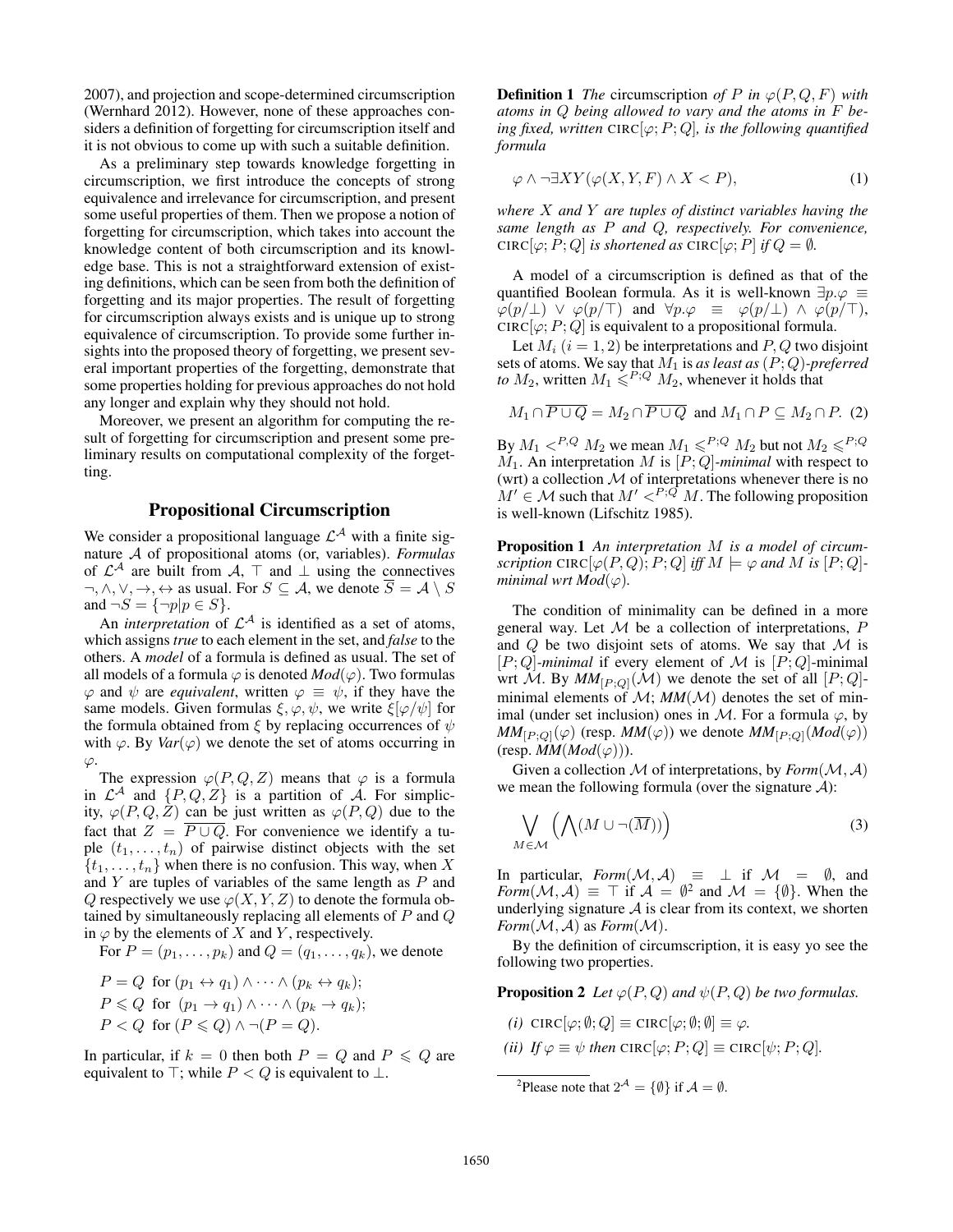# Strong Equivalence and Irrelevance

In this section we adapt two important concepts *strong equivalence* and *relevance* to circumscription. The former is needed in several application domains such as knowledge reuse since it is necessary to guarantee that when a module in a knowledge base (KB) is replaced with an 'equivalent' module, the resulting KB is still 'equivalent' to the original KB. The latter is closely relevant to knowledge forgetting.

### Strong equivalence

Two formulas  $\varphi(P,Q)$  and  $\psi(P,Q)$  are called

- (1)  $[P; Q]$ *-equivalent* if CIRC $[\varphi; P; Q] \equiv \text{CIRC}[\psi; P; Q]$ , denoted by  $\varphi \equiv_{\text{circ}[P;Q]} \psi$ ;
- (2) *strongly*  $[P; Q]$ -equivalent, written  $\varphi \equiv_{\text{circ}[P; Q]}^s \psi$ , if  $\xi \wedge$  $\varphi \equiv_{\text{circ}(P;Q)} \xi \wedge \psi$  for any formula  $\xi$ .

The following result shows that the above definition of strong equivalence is sufficient for the purpose of knowledge module reuse.

**Proposition 3** *Let*  $\varphi(P,Q)$  *and*  $\psi(P,Q)$  *be two formulas. Then*  $\varphi$  *and*  $\psi$  *are strongly*  $[P; Q]$ *-equivalent iff*  $\xi \equiv_{\text{circ}(P;Q)}$ ξ[ϕ/ψ] *for any formula* ξ*.*

**Proof sketch:** We write  $\varphi \stackrel{\circ}{=} \text{circ}_{[P;Q]} \psi$  if  $\xi \equiv_{\text{circ}[P;Q]}$  $\xi[\varphi/\psi]$  holds for any formula  $\xi$ ; It is easy to show that  $\varphi \equiv \psi$  implies  $\varphi \equiv_{\text{circ}[P,Q]}^{s} \psi$ , and  $\varphi \equiv_{\text{circ}[P,Q]}^{s} \psi$  implies  $\varphi \triangleq_{\text{circ}[P;Q]}^{s} \psi$ . If  $\varphi \triangleq_{\text{circ}[P;Q]}^{s} \psi$  but  $\varphi \not\equiv \psi$  then we can construct a formula  $\xi = \bigwedge (M \cup \neg \overline{M})$  such that  $M \models \varphi$ and  $M \not\models \psi$ , or  $M \not\models \psi$  and  $M \not\models \varphi$ . Either case implies  $\xi \wedge \varphi \neq_{\text{circ}[P,Q]} \xi \wedge \psi$ , viz  $\varphi \stackrel{\circ}{=} \text{circ}[P,Q] \psi$  does not hold, a contradiction.

By the definition of strong equivalence, we have the following simple but useful result.

**Proposition 4** *If two propositional formulas*  $\varphi$  *and*  $\psi$  *are equivalent in propositional logic, then they are strongly equivalent in circumscription.*

#### Irrelevance

Let  $V \subseteq A$ . Recall that a formula  $\varphi$  is *irrelevant* to V in propositional logic, written  $IR(\varphi, V)$ , if there exists a formula  $\psi$  containing no atoms from V such that  $\varphi \equiv \psi$ . This notion of irrelevance can be easily generalised to the circumscription as shown in the next definition.

For convenience, a singleton  ${E}$  is identified with E when it is clear from its context.

**Definition 2** ( $[P; Q]$ -irrelevance) *Let*  $V \subseteq A$ *. A formula*  $\varphi(P, Q)$  *is*  $[P; Q]$ -irrelevant *from V*, written  $IR_{[P;Q]}(\varphi, V)$ , *if there is a formula*  $\psi$  *containing no atoms from*  $\dot{V}$  *such that*  $CIRC[\varphi; P; Q] \equiv CIRC[\psi; P; Q].$ 

It is easy to see that  $IR(\varphi, V)$  implies  $IR_{[P,Q]}(\varphi, V)$ , but not vice versa. For instance, over the signature  $\{p, q\}$ ,  $CIRC[\neg p; \{p, q\}] \equiv CIRC[\neg q; \{p, q\}] \equiv CIRC[\top; \{p, q\}],$ thus both  $\neg p$  and  $\neg q$  are  $[\{p, q\}; \emptyset]$ -irrelevant from p and q. However,  $IR(\neg p, p)$  does not hold.

**Proposition 5** *IR*<sub>[*P,Q*]</sub>( $\varphi$ , *V*) *implies IR*( $\varphi$ , *V*) *if and only if*  $MM_{[P,Q]}(\varphi) = Mod(\varphi).$ 

It shows that, whenever all models of  $\varphi$  are  $[P,Q]$ -minimal wrt  $Mod(\varphi)$ ,  $IR_{[P,Q]}(\varphi, V)$  is identical with  $IR(\varphi, V)$ .

It would be difficult to determine if a formula  $\varphi(P, Q)$  is  $[P; Q]$ -irrelevant from V using Definition 2. To provide an alternative characterisation of  $[P; Q]$ -irrelevance, we need the following two lemmas.

Two sets M and N of atoms are V *-bisimilar*, denoted by  $M \sim_V N$ , if  $M \setminus V = N \setminus V$ .

**Lemma 1** *Let*  $\varphi(P,Q)$  *be a formula and*  $V \subseteq A$  *with*  $V \cap$  $(P \cup Var(\varphi)) = \emptyset$ . Then  $\tilde{M} \models \text{CIRC}[\varphi; P; Q]$  iff  $M' \models$ CIRC $[\varphi; P; Q]$  *for each*  $M' \sim_V M$ .

This lemma shows that when checking the validity of  $IR_{[P:O]}(\varphi, V)$ , we need only consider one representative among all V -bisimilar interpretations. We then provide some characterisations of  $[P; Q]$ -irrelevance from a single atom.

**Lemma 2** *Let*  $\varphi(P, Q, F)$  *be a formula and*  $p \in \mathcal{A}$ *.* 

- *(i) If*  $p \in Q \cup F$  *then*  $\varphi$  *is*  $[P; Q]$ *-irrelevant from*  $p$  *iff*  $M \models$  $CIRC[\varphi;P;Q]$  *implies*  $M' \models \text{CIRC}[\varphi;P;Q]$  *for each pair of interpretations* M *and* M' with  $M' \sim_{p} M$ .
- *(ii)* For  $p \in P$ ,  $\varphi$  *is*  $[P; Q]$ *-irrelevant from*  $p$  *iff*  $CIRC[\varphi;P;Q] \models \neg p.$
- (*iii*) If  $V' \subseteq V \subseteq A$ , then  $IR_{[P,Q]}(\varphi, V)$  implies  $IR_{[P;Q]}(\varphi, V').$

Now we are ready to provide a model-theoretic characterisation of  $[P; Q]$ -irrelevance.

Theorem 1 (Characterization of [P; Q]-irrelevance) *A*

*formula*  $\varphi$  *is*  $[P; Q]$ -*irrelevant from a set*  $V$  *of atoms iff the following two conditions hold:*

- $(i)$  CIRC $[\varphi; P; Q] \models \bigwedge \neg(V \cap P)$ *, and*
- $(iii)$   $M \models \text{CIRC}[\varphi; P; Q]$  *implies*  $M' \models \text{CIRC}[\varphi; P; Q]$  *for each pair of interpretations* M *and* M' with  $M' \sim_{V \setminus P}$ M*.*

**Proof sketch:**  $(\Rightarrow)$  The condition (i) follows from (ii) of Lemma 2, while the condition (ii) follows from Lemma 1.

 $(\Leftarrow)$  Let  $\psi = Form(Mod(CIRC[\varphi; P; Q]), \mathcal{A})$ . By (iii) of Proposition 2, it holds CIRC $[CIRC[\psi; P; Q]; P; Q] \equiv$  $CIRC[\psi; P; Q] \equiv \psi$ . We can show that, under the conditions (i) and (ii),  $IR(\psi, V)$ .

The  $[P; Q]$ -irrelevance of a formula from a union of two sets of atoms is reduced to the irrelevance from each set.

**Proposition 6** *Let*  $V_1$  *and*  $V_2$  *be sets of atoms, and*  $\varphi(P, Q)$ *be a formula. Then*  $IR_{[P;Q]}(\varphi; V_1 \cup V_2)$  *iff*  $IR_{[P;Q]}(\varphi, V_i)$  *for*  $i = 1, 2.$ 

 $\bigwedge \neg ((V_1 \cup V_2) \cap P)$  due to CIRC $[\varphi ; P; Q] \models \bigwedge \neg (V_i \cap$ **Proof sketch:**  $(\Rightarrow)$  By (i) of Theorem 1, CIRC $[\varphi; P; Q]$   $\models$ P)  $(i = 1, 2)$ . By (ii) of Theorem 1,  $M \models \text{CIRC}[\varphi; P; Q]$ implies, for every  $M'\sim_{V_1\setminus P} M$ ,  $M'\models$  CIRC $[\varphi;P;Q]$ due to  $IR_{[P;Q]}(\varphi, V_1)$ , which implies  $M'' \models \text{CIRC}[\varphi; P; Q]$ for every  $M'' \sim_{V_2 \backslash P} M'$  by  $IR_{[P,Q]}(\varphi, V_2)$ , i.e.  $M'' \models$ CIRC $[\varphi; P; Q]$  for each  $M'' \sim_{(V_1 \cup V_2) \setminus P} M$ .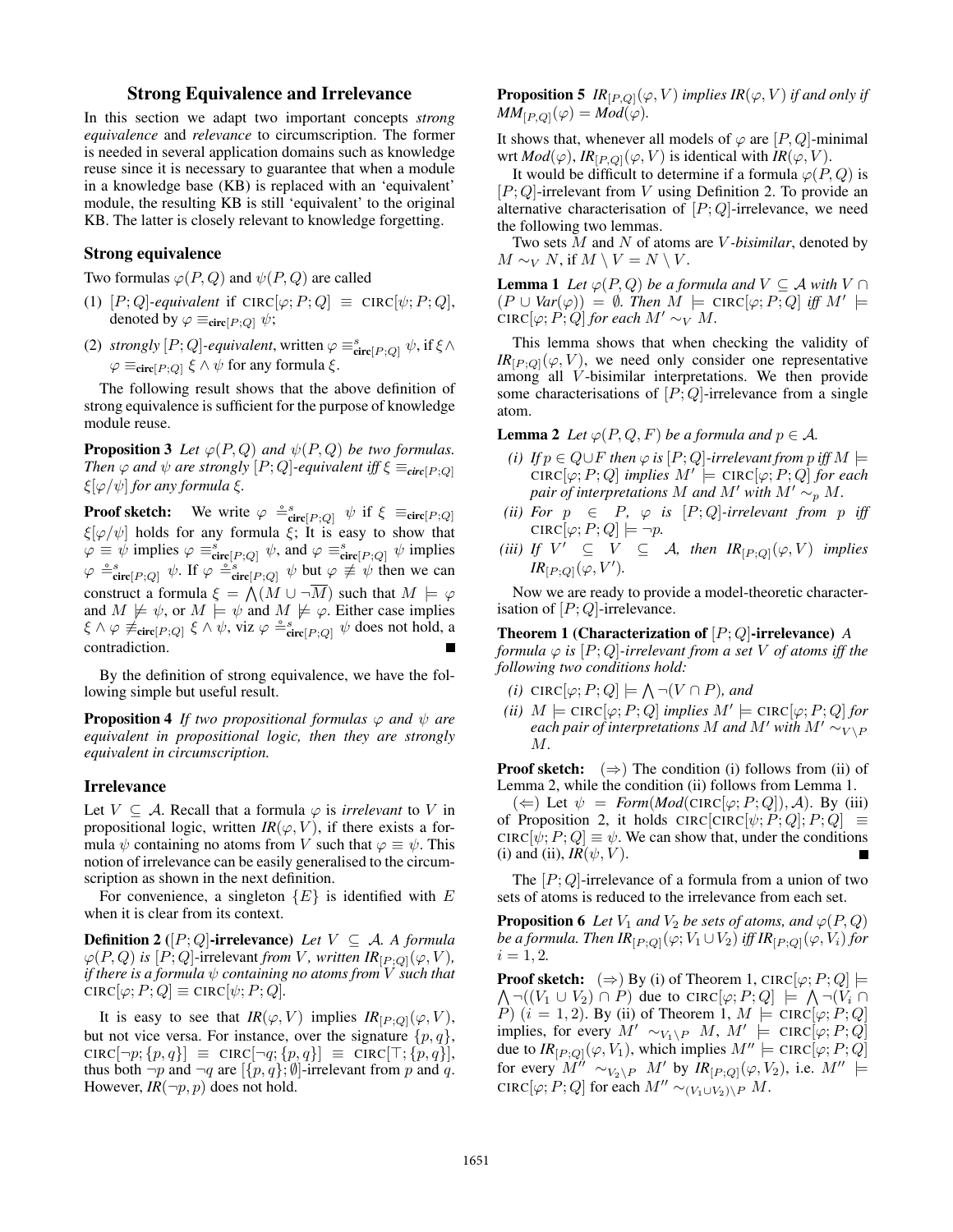$(\Leftarrow)$  It follows from (iii) of Lemma 2.

By the above proposition, a formula is  $[P; Q]$ -irrelevant from a set  $V \subseteq \overline{A}$  if and only if it is  $[P; Q]$ -irrelevant from each element in V.

# Knowledge Forgetting in Circumscription

Let S and V be two subsets of A and  $S \subseteq 2^A$ . We define:

- The *exclusion* of S on V, written  $S_{\{V\}}$ , is the set  $S \setminus V$ ;
- The *projection* of S on V, written  $S_{|V}$ , is the set  $S \cap V$ ;
- The *expansion* of S on V, written  $S_{\dagger V}$ , is the collection  $\{S' | S' \sim_V S\};$
- $S_{V} = \{S_{V} | S \in S\};$
- $S_{|V} = \{S_{|V}|S \in S\};$
- $S_{\dagger V} = \bigcup_{S \in \mathcal{S}} S_{\dagger V}$ .

Recall that in propositional logic, a formula  $\psi$  is a *result* of forgetting  $V \subseteq A$  from a formula  $\varphi$  iff  $Mod(\psi) =$  $Mod(\varphi)_{\dagger V}$  (Lang, Liberatore, and Marquis 2003). A syntactic counterpart is the quantified formula  $\exists V.\varphi$ . Its representation theorem says that  $\exists V.\varphi$  consists of the knowledge/information of  $\varphi$  which is irrelevant to V, i.e.  $\exists V.\varphi \equiv$  $\{\xi | \textit{IR}(\xi, V) \text{ and } \varphi \models \xi\}.$  We denote the result of classical forgetting V in  $\varphi$  by  $F(\varphi, V)$ .

**Definition 3** Let  $\varphi(P, Q)$  be a formula and  $V \subseteq A$ . A *formula*  $\psi$  *is* a result of forgetting V in CIRC[ $\varphi$ ; P; Q], or  $[P; Q]$ -forgetting V in  $\varphi$ , *if the following two conditions hold:*

*(a)*  $IR(\psi, V)$ *, and* 

*(b)*  $Mod(\psi)$  *is a maximal subset set of*  $Mod(\varphi)_{\dagger V}$  *such that,* 

 $MM_{[P:Q]}(\psi)_{V} = MM_{[P:Q]}(Mod(\text{CIRC}[\varphi; P; Q])_{V}).$  (4)

Condition (a) requires that the result  $\psi$  of forgetting for circumscription is irrelevant to  $V$ , which is standard for all definitions of forgetting. However, condition (b) is not obvious and some elaboration on it is necessary. A major condition for a definition of forgetting is that the result of forgetting should preserve the consequences of original theory that are irrelevant to the signature to be forgotten. Given condition (a), without loss of generality, let us assume that  $\psi$  does not contain any symbols in V. Then for condition (b),  $Mod(\psi) \subseteq Mod(\varphi)_{\dagger V}$  is to guarantee that every consequence  $\xi$  of  $[P; Q]$ -forgetting V in  $\varphi$  is entailed by  $\varphi$  if  $\xi$  is  $[P; Q]$ -irrelevant to V. while the maximality of  $Mod(\psi)$  assures a theory closest to  $\varphi$ is obtained. Eq.(4) is the major part of condition (b). We could have  $Mod(\text{CIRC}[\psi; P; Q]) = Mod(\text{CIRC}[\varphi; P; Q])_{\nmid V}$ instead of Eq.(4). However, this is infeasible. The reason is that some interpretations in  $Mod(CIRC[\varphi;P;Q])_{\uparrow V}$ may be comparable when allowing atoms in  $Q$  varied; but the models of CIRC $[\psi; P; Q]$  (equivalently, the  $[P; Q]$ minimal models of  $\psi$ ) must be incomparable. This is why we take  $MM_{[P;Q]}(Mod(\text{CIRC}[\varphi;P;Q])_{|V})$  instead of simpler  $Mod(\text{CIRC}[\varphi; P; Q])_{\nmid V}$ .

Note that a result of  $[P,Q]$ -forgetting V is only needed to be semantically irrelevant to  $V$  and thus it may not be syntactically irrelevant. That is, a result of  $[P,Q]$ -forgetting V

may still contain variables in  $V$ . Moreover, one might wish to require that a result of  $[P,Q]$ -forgetting V does not contain symbols in  $V$ . This is possible and we just need to replace (4) with the following equation:

$$
MM_{[P',Q']}(\psi)_{\dagger V} = MM_{[P',Q']}(Mod(\text{CIRC}[\varphi;P;Q])_{\dagger V})
$$
 (5)

where  $P' = P_{\uparrow V}$  and  $Q' = Q_{\uparrow V}$ .

However, we can show that these two definitions are equivalent in the sense that (1) each result  $\xi$  of forgetting defined by Eq.(4) is that defined by Eq.(5) if  $\xi$  does not contain variables to be forgotten; and (2) conversely, each result of forgetting defined by Eq.(5) is that defined by Eq.(4).

**Example 1** Consider circumscription theory CIRC $[\Sigma; P; Q]$ in Introduction where  $P = \{ab(tweety)\}\$ and  $Q =$  ${fly(tweety)}$ . Then  $\psi \equiv ab(tweety) \vee fly(tweety)$  is a result of  $[P; Q]$ -forgetting  $bird(tweety)$  in CIRC $[\Sigma; P; Q]$ , which can be seen from  $\psi \equiv \exists V.\Sigma \equiv \exists V.\text{CIRC}[\Sigma;P;Q].$ 

**Theorem 2** *For any formula*  $\varphi(P,Q)$  *and any*  $V \subseteq A$ *. there always exists a result of forgetting V in* CIRC[ $\varphi$ ; *P*; *Q*].

**Proof sketch:** A result of forgetting V in CIRC $[\varphi; P; Q]$  is constructed as follows.

$$
M_1 = Mod(\text{CIRC}[\varphi; P; Q])_{\nmid V},
$$
  
\n
$$
M_2 = \{M_{\nmid V} | M \in Mod(\varphi)_{\nmid V} \text{ and } \exists M' \in \mathcal{M}_1
$$
  
\nsuch that  $M' P; Q M_{\nmid V},$   
\n
$$
M = M_1 \cup M_2,
$$
  
\n
$$
\psi = Form(M, \overline{V}).
$$
\n(6)

It is obvious that  $Mod(\psi) \subseteq Mod(\varphi)_{\dagger V}$  and  $IR(\psi, V)$ .

Let  $\mathcal{M}' = \mathcal{M}_{\dagger V}$  and  $\psi' = \text{Form}(\mathcal{M}', \mathcal{A})$ . On the one hand, we can see that  $\psi \equiv \psi'$  and  $MM_{[P,Q]}(\mathcal{M}_1)_{\nmid V}$  $MM_{[P;Q]}(\mathcal{M})_{|V} = MM_{[P;Q]}(\mathcal{M}')_{|V}$ . On the other hand, the maximality of  $\mathcal{M}'$  follows from the construction and the fact that  $IR(\psi, V)$ .

The above theorem shows that  $[P; Q]$ -forgetting results are unique up to equivalence in propositional logic (and thus strongly equivalent in circumscription by Proposition 4). For this reason, by  $F_{[P;Q]}(\varphi, V)$  we denote an arbitrary result of forgetting V in CIRC[ $\varphi$ ; P; Q].

From the proof of Theorem 2, we have the following corollary.

**Corollary 3** Let  $\psi$  be a result of  $[P; Q]$ -forgetting  $V \subseteq A$ *in*  $\varphi(P,Q)$ *. Then* 

- *(i)* ∃*V*.CIRC[ $\varphi$ ; *P*; *Q*]  $\models$   $\psi$  *and*  $\psi$   $\models$  ∃*V*. $\varphi$ *,*
- $(iii) \ \text{CIRC}[\psi; P; Q] \equiv \text{CIRC}[\psi; P_{\{V}; Q_{\{V\}}] \wedge \bigwedge \neg(V \cap P).$

According to Theorem 2 in (Lee and Lin 2006), CIRC[ $\varphi$ ; P;  $\overline{Q}$ ] is equivalent to  $\varphi \wedge \varphi'$  where  $\varphi'$  is the conjunction of the conjunctive loop formulas for CIRC[ $\varphi$ ; P; Q]. Thus, item (i) of this corollary shows a relationship between definitions of forgetting for circumscription and for propositional logic due to  $\exists V$ .CIRC $[\varphi; P; Q] \equiv \exists V$ . $(\varphi \wedge \varphi') \equiv$  $\mathrm{F}(\varphi\wedge\varphi',\bar{V}).$ 

**Example 2** Consider  $\varphi = p \vee q$  over the signature  $\{p, q\}$ , and  $V = \{p\}$ . Then  $Mod(\varphi) = \{\{p\}, \{q\}, \{p, q\}\},\$  $Mod(\varphi)_{\dagger V} = Mod(\varphi) \cup {\emptyset}$  and,  $F(\varphi, V) \equiv T$ .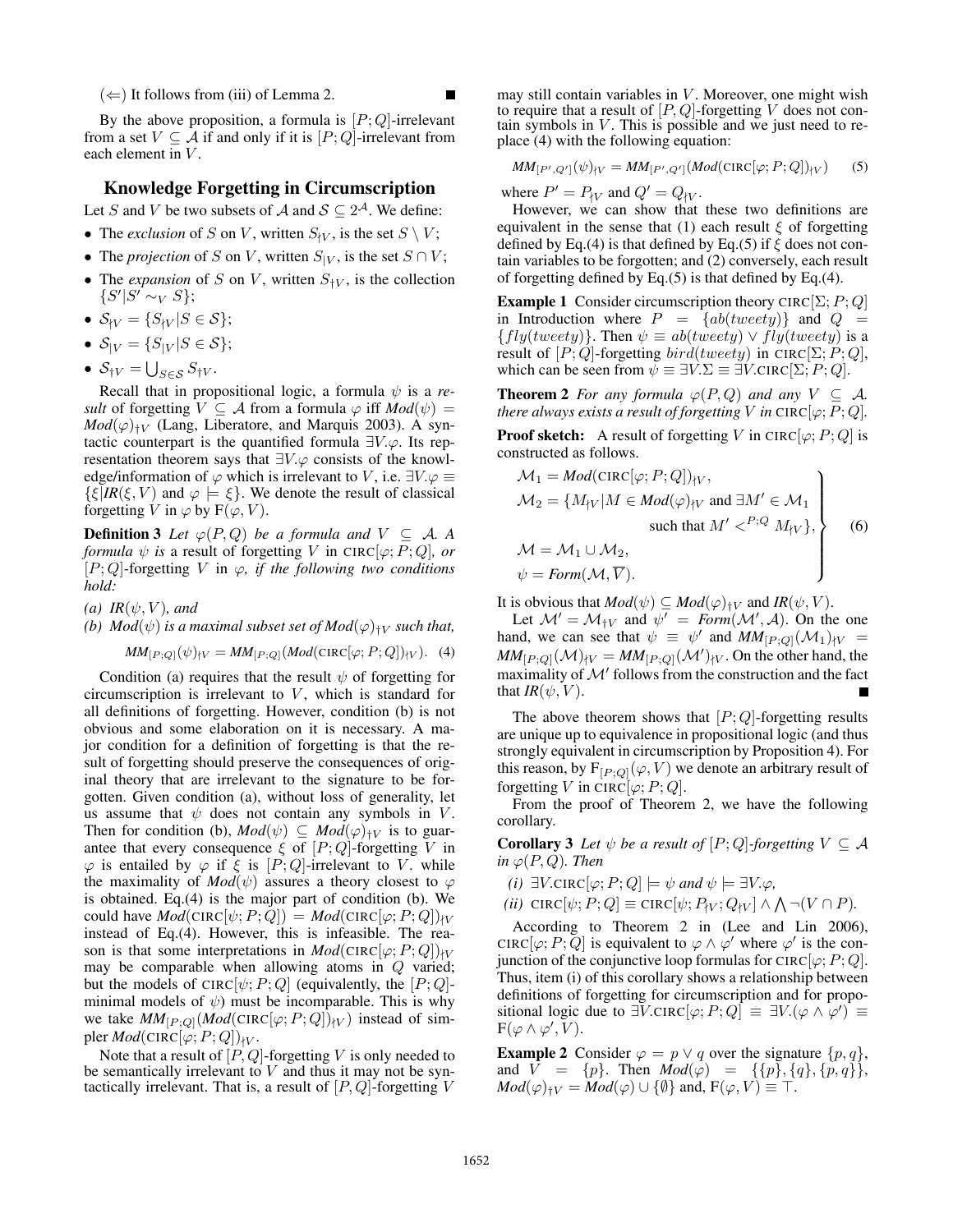(1) Let  $P = \{p\}$  and  $Q = \emptyset$ . Since CIRC[ $\varphi$ ;  $P$ ;  $Q$ ]  $\equiv$  $(p \vee q) \wedge \neg (p \wedge q)$  whose models are  $\{p\}$  and  $\{q\}$ , we have  $Mod(\text{CIRC}[\varphi; p])_{\{V\}} = \{\emptyset, \{q\}\}\$ . By Eq. (6),  $\mathcal{M} = \{\emptyset, \{q\}\}\$ , which is  $[P; Q]$ -minimal. Thus,

$$
\psi = \text{Form}(\mathcal{M}, \overline{V}) = q \lor \neg q \equiv \top \equiv F_{[P;Q]}(\varphi; V).
$$

It is evident that  $\varphi \models \psi$  but  $\psi \not\models \varphi$ .

(2) Let  $P = \{p, q\}$  and  $Q = \emptyset$ . One can verify that CIRC $[\varphi; P; Q] \equiv (p \vee q) \wedge \neg (p \wedge q)$  and  $Mod(\text{CIRC}[\varphi;P;Q])_{|V}$  = { $\emptyset, \{q\}$ }, which is not  $[P; Q]$ -minimal due to  $\emptyset \leq^{P; Q} \{q\}$ . According to the construction of  $M$  in Eq. (6), one can verify that  $F_{[P;Q]}(\varphi,V) \equiv \top.$ 

In the next proposition, item (i) shows that  $[P; Q]$ forgetting is a generalization of the forgetting for propositional logic; item (ii) states that results of  $[P; Q]$ -forgetting in two equivalent knowledge bases are still equivalent.

**Proposition 7** *Let*  $\varphi(P, Q)$  *be a formula and*  $V \subseteq A$ *.* 

*(i) If*  $P = \emptyset$  *then*  $F_{[P:Q]}(\varphi, V) \equiv F(\varphi, V)$ *.* 

*(ii) If*  $\varphi \equiv \psi$  *then*  $F_{[P;Q]}(\varphi, V) \equiv F_{[P;Q]}(\psi, V)$ *.* 

*(iii)*  $F_{[P,Q]}(\varphi, V) \equiv \exists V$ .CIRC $[\varphi; P; Q]$  *whenever Mod* $(\varphi)$ *is* [P, Q]*-minimal.*

**Proposition 8** Let  $\varphi(P,Q)$  be a formula and  $V \subseteq A$ . It *holds that IR*( $\varphi$ , V) *iff*  $\varphi \equiv F_{[P,Q]}(\varphi, V)$ *.* 

**Proof sketch:**  $(\Rightarrow)$  By  $IR(\varphi, V)$ , if  $M_{\forall V} \models \varphi$ , then  $M_{\forall V}$ is  $[P; Q]$ -minimal wrt *Mod*(CIRC[ $\varphi$ ; P; Q]) iff it is  $[P; Q]$ minimal wrt  $Mod(\text{CIRC}[\varphi; P; Q])_{\{V\}}$ . Therefore,  $\mathcal{M}$  =  $Mod(\varphi)_{\mid V}$ , where M is defined as in Eq.(6).

As  $IR(\varphi, V)$  implies  $IR_{[P,Q]}(\varphi, V)$ , this proposition shows that the results of  $[P; Q]$ -forgetting V from  $\varphi$  are  $[P; Q]$ -irrelevant from V, i.e.  $IR_{[P;Q]}(F_{[P;Q]}(\varphi, V), V)$ .

# Properties that are different from classical forgetting

In this subsection, through some examples we will demonstrate that our new theory of forgetting is distinct from classical forgetting and previous approaches to forgetting in answer set programming.

First, if the original formula is Horn, the  $[P; Q]$ -forgetting result may not be Horn expressible. This can be seen from the following example. This is a difference of  $[P; Q]$ forgetting from classical forgetting and (knowledge) forgetting in answer set programming (Wang et al. 2014b; Wang, Wang, and Zhang 2013).

Example 3 Let  $\varphi = p \land s \land \neg q \lor p \land s \land \neg r \lor \neg (p \lor q \lor s \lor r)$ over the signature  $\{p, q, r, s\}$ . Then

$$
Mod(\varphi) = \{\emptyset, \{p, s\}, \{p, q, s\}, \{p, r, s\}\}.
$$

It is obvious that  $\varphi$  is Horn expressible, i.e., there is a Horn formula  $\varphi'$  such that  $\varphi \equiv \varphi'$ , as  $Mod(\varphi)$  is closed under intersection. For  $P = \{p\}$  and  $Q = \{s\}$ , we can see that  $Mod(\text{CIRC}[\varphi; P; Q]) = \{ \emptyset, \{p, q, s\}, \{p, r, s\} \}.$  Here  $\{p, s\} \not\models {\text{CIRC}}[{\varphi}; P; \check{Q}]$  is due to  $\check{V} \leq P, Q \{p, s\}$ . For

 $V = \{p\}$ , by Eq. (6), we have that, over the signature  ${q, r, s}$ ,

$$
\mathcal{M} = Mod(\mathbf{F}_{[P;Q]}(\varphi, V)) = \{\emptyset, \{q, s\}, \{r, s\}\}.
$$

The reason for  $\{p, s\}_{\{V} = \{s\} \notin \mathcal{M}$  is that  $\{s\}$  is  $[P; Q]$ -minimal wrt *Mod*(CIRC[ $\varphi$ ;  $P; Q$ ])<sub>*Vv*</sub>, and it is not in  $Mod(\text{CIRC}[\varphi; P; Q])_{\{V}$ . Thus,  $F_{[P;Q]}(\varphi, V)$  is not Horn expressible.

The next example indicates that in general,  $F_{[P;Q]}(\varphi, V_1 \cup$  $V_2$ ) may not entail  $F_{[P;Q]}(F_{[P;Q]}(\varphi, V_1), V_2)$ . Therefore,  $[P; Q]$ -forgetting is sensitive to the orders of being forgotten atoms.

**Example 4** Let  $\varphi = p \land \neg q \land \neg r \lor \neg p \land q \land r$ ,  $V_1 = \{p\}$ ,  $V_2 =$  ${q}$ ,  $P = {q}$  and  $Q = {r}$ . We have the following:

- $\psi = \mathbf{F}_{[P;Q]}(\varphi, V_1 \cup V_2) \equiv \top.$
- $\psi_1 = \mathbf{F}_{[P;Q]}(\varphi, V_1) \equiv q \wedge r \vee \neg q \wedge \neg r.$
- $\psi_2 = \mathbf{F}_{[P,Q]}(\varphi, V_2) \equiv p \wedge \neg r \vee \neg p \wedge r.$
- $F_{[P \cdot Q]}(\psi_1, V_2) \equiv \neg r$  and  $F_{[P \cdot Q]}(\psi_2, V_1) \equiv \top$ .

The following example shows that  $V_1 \subseteq V_2$  does not imply  $F_{[P;Q]}(\varphi, V_1) \models F_{[P;Q]}(\varphi, V_2)$ . Thus, the operator of  $[P; Q]$ -forgetting V is nonmonotonic wrt V.

**Example 5** Let 
$$
\varphi = p \land q \land r \lor p \land \neg q \land \neg r, P = \{p, q\},
$$
  
 $Q = \{r\}, V_1 = \{p\}$  and  $V_2 = \{p, q\}.$  Then

- $Mod(\varphi) = \{\{p\}, \{p, q, r\}\}\$ ,  $MM_{[P;Q]}(\varphi) = \{\{p\}\}.$
- $F_{[P;Q]}(\varphi, V_1) \equiv q \wedge r \vee \neg q \wedge \neg r$ .
- $F_{[P;Q]}(\varphi, V_2) \equiv \neg q \wedge \neg r$ .

It is evident that  $\{q, r\}$  is a model of  $F_{[P;Q]}(\varphi, V_1)$ . However, it is not a model of  $F_{[P:Q]}(\varphi, V_2)$ .

While several properties of classical forgetting do not hold for  $[P; Q]$ -forgetting, in the next subsection we identify conditions under which these properties hold.

# Further properties of  $[P; Q]$ -forgetting

In this subsection we present some further properties of  $[P; Q]$ -forgetting.

Let  $M \subseteq 2^{\overline{A}}$  and  $F \subseteq A$ . We define a binary relation  $\simeq_F$  on M as  $M_1 \simeq_F M_2$  iff  $M_1 \cap F = M_2 \cap F$  where  $M_1, M_2 \in \mathcal{M}$ . It is evident that  $\simeq_F$  is reflexive, symmetric and transitive, and thus it is an equivalence relation. For  $x \in \mathcal{M}$ , by  $[x] = \{N \in \mathcal{M} | N \simeq_F x\}$  we denote the *equivalence class* to which x belongs. The set of all equivalence classes of M by  $\simeq_F$ , denoted  $M/\simeq_F$ , is the *quotient set* of M by  $\simeq_F$ , i.e.  $\mathcal{M}/\simeq_F = \{ [x] | x \in \mathcal{M} \}$ . So  $\mathcal{M}/\simeq_F$  is a partition of M. It is easy to see that CIRC $[\varphi; P; Q]$  has a model in [x] for each  $[x] \in Mod(\varphi)/\simeq_F$  where  $F = \overline{P \cup Q}$ .

Before we present some properties of forgetting for circumscription, we observe two lemmas.

**Lemma 3** *Let*  $\varphi(P, Q)$  *be a formula and M a model of*  $\varphi$ *.* 

- *(i)*  $M \in MM_{[P;Q]}(\varphi)$  *iff*  $M_{|P} \in MM([M]_{|P})$ *.*
- *(ii) If*  $V \subseteq Q$  *or*  $P \subseteq V \subseteq A$ *, then*  $M \in MM_{[P,Q]}(\varphi)$  *iff*  $M_{\mathcal{W}} \in MM_{[P;Q]}(\varphi)_{\mathcal{W}}.$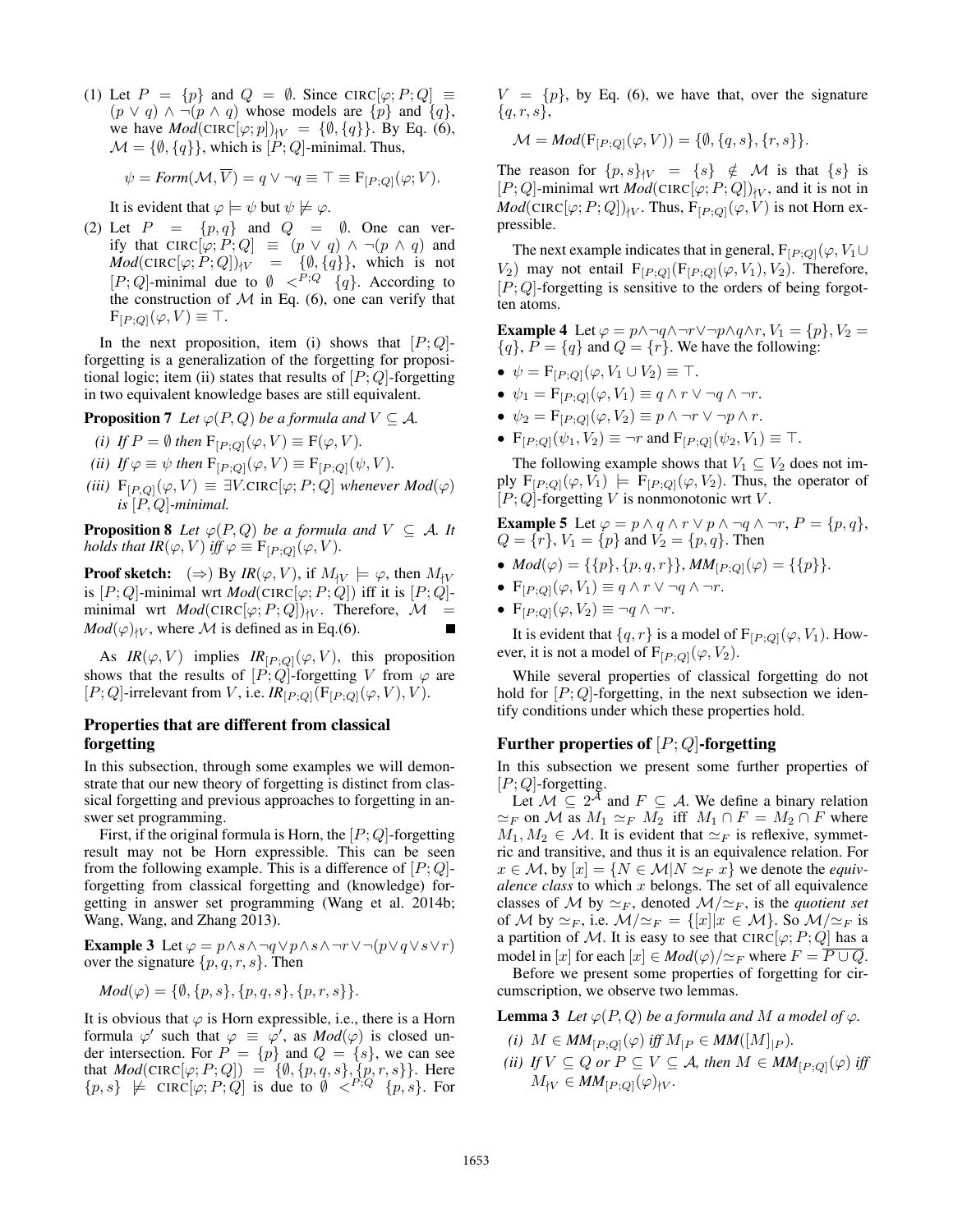Please note that in item (ii) of the lemma, condition  $V \subseteq$ Q cannot be weakened to  $V \subseteq F \cup Q$ .

**Lemma 4** *Let*  $\varphi(P,Q)$  *be a formula,*  $V \subseteq A$  *and*  $\psi \equiv$  $F_{[P;Q]}(\varphi, V)$ .

- *(i)*  $MM_{[P;Q]}(\psi)_{|F} = (MM_{[P;Q]}(\varphi)_{|V})_{|F}$ .
- *(ii)* If  $V \subseteq Q$  or  $P \subseteq V$  then  $MM_{[P,Q]}(\varphi)_{\{V\}} =$  $MM_{[P:Q]}(\psi)_{|V}.$

(iii) If 
$$
V \subseteq F \cup Q
$$
 then  $Mod(\psi) = Mod(\varphi)_{\dagger V}$ .

Proof sketch: (i) and (ii) follow from Lemma 3.

(iii) It suffices to show  $M_{\mathcal{W}} \in \mathcal{M}$  for each  $M \models \varphi$ where M is defined as in Eq. (6). It is clear that  $M_{\rm W} \in \mathcal{M}$ if  $M \models \text{CIRC}[\varphi; P; Q]$ . In the case  $M \models \varphi$  and  $M \not\models$ CIRC[ $\varphi$ ; P; Q], there exists  $M' \models$  CIRC[ $\varphi$ ; P; Q] such that  $M' \leq^{P,Q} M$ , which implies  $M'_{|V} \leq^{P,Q} M_{|V}$  due to  $V \subseteq F \cup Q$ . Therefore,  $M_{\nmid V} \in \mathcal{M}$ .

By Lemma 4 (iii), we have the following representation theorem for  $[P; Q]$ -forgetting (under some condition).

**Proposition 9** *Let*  $\varphi(P,Q)$  *be a formula and*  $V \subseteq F \cup Q$ *. The following statements are equivalent:*

- *(i)*  $F_{[P;Q]}(\varphi, V)$ *,*
- $(ii)$  F( $\varphi$ ,  $V$ ),
- *(iii)*  $\{\xi | \varphi \models \xi \text{ and } \text{Var}(\xi) \cap V = \emptyset\}.$

Moreover, under the same condition,  $[P; Q]$ -forgetting possesses several other interesting properties of classical forgetting.

**Proposition 10** Let  $\varphi(P,Q,F), \psi(P,Q,F)$  be two formu*las,*  $V$ ,  $V_1$  *and*  $V_2$  *are subsets of*  $F \cup Q$ *. Then* 

- *(i)*  $F_{[P;Q]}(\varphi, V_1 \cup V_2) \equiv F_{[P;Q]}(F_{[P;Q]}(\varphi, V_1), V_2)$ *.*
- *(ii)*  $F_{[P;Q]}(\varphi \vee \psi, V) \equiv F_{[P;Q]}(\varphi, V) \vee F_{[P;Q]}(\psi, V)$ .
- *(iii)*  $F_{[P;Q]}(\varphi \wedge \psi, V) \equiv F_{[P;Q]}(\varphi, V) \wedge \psi$  *if IR*( $\psi, V$ *)*.
- $(iv)$   $F_{[P:Q]}(\varphi, V_1) \models F_{[P:Q]}(\varphi, V_2)$  *if*  $V_1 \subseteq V_2$ .

The next theorem provides some sufficient (and necessary) conditions for "consequence preserving".

**Theorem 4** *Let*  $\varphi(P,Q)$  *be a formula,*  $V \subseteq A$ *,*  $\xi$  *a formula with IR*( $\xi$ ,  $V$ ) *and*  $\psi \equiv F_{[P;Q]}(\varphi, V)$ *.* 

- *(i) If* CIRC[ $\varphi$ ; *P*; *Q*]  $\models$  *ξ, then* CIRC[ $\psi$ ; *P*; *Q*]  $\models$  *ξ.*
- *(ii)* Under the condition  $V \subseteq Q$  or  $P \subseteq V$ , it holds that  $\text{CIRC}[\varphi;P;Q]\models\xi\text{ iff } \text{CIRC}[\psi;P;Q]\models\xi.$
- *(iii)* Whenever  $MM_{[P;Q]}(\varphi)_{\{V\}}$  *is*  $[P;Q]$ -minimal, *it holds that* CIRC $[\varphi; P; Q] \models \xi$  *iff* CIRC $[\psi; P; Q] \models \xi$ .

#### An algorithm and computational complexities

The proof of Theorem 2 actually hints a brute force algorithm for computing  $[P,Q]$ -forgetting.

The algorithm first find out all models of the input circumscription theory and then remove all variables of V from each of these models. From the resulting collection of interpretations, we choose those minimal ones, which are actually the models of the result of forgetting in the circumscription theory. Based on these minimal models, we are able to construct the result of  $[P; Q]$ -forgetting.

**Algorithm 1:** Computing  $[P; Q]$ -forgetting result **Input** : A formula  $\varphi(P, Q)$  and  $V \subseteq A$ **Output:** A result of  $[P; Q]$ -forgetting V from  $\varphi$  $1 \mathcal{M} \leftarrow \text{Mod}(\text{CIRC}[\varphi; P; Q])_{\{V\}};$ 2 foreach *M s.t.*  $M \models \varphi$  *and*  $M \notin \mathcal{M}$  do 3 **if**  $\exists M' \in \mathcal{M}$  such that  $M' <sup>P</sup>; Q M<sub>W</sub>$  then 4  $\mid \mathcal{M} \leftarrow \mathcal{M} \cup \{M_{iV}\};$ <sup>5</sup> end <sup>6</sup> end  $\tau \,\, \psi \leftarrow \bigvee_{M \in \mathcal{M}} \big( \bigwedge (M \cup \neg (\overline{V} \setminus M)) \big);$ 8 return  $\psi$ *;* 

#### **Theorem 5** *Algorithm 1 computes*  $F_{[P;Q]}(\varphi, V)$ *.*

Since  $|M|$  in Algorithm 1 is possibly exponential in the size of  $\varphi(P,Q)$  and V, it generates a formula which is in exponentially large in the worst case.

It is known that the *model checking problem* for propositional circumscription, i.e. deciding if a model  $M$  of a formula  $\varphi$  is a model of CIRC[ $\varphi$ ; P; Q], is coNP-complete, cf. Theorem 3 of (Cadoli 1992), whereas the *inference problem*, i.e., deciding if a clause is derivable from CIRC[ $\varphi$ ; P; Q], is  $\Pi_2^{\rm P}$ -complete (Eiter and Gottlob 1993). Thus, we are able to show the following results of computational complexity for  $[P; Q]$ -forgetting.

**Proposition 11** Let  $\varphi(P,Q)$  be a formula,  $V \subseteq A$  and  $\xi$  *a formula with IR*( $\xi$ ,  $V$ ). The problem of deciding if  $CIRC[F_{[P;Q]}(\varphi,V);P;Q] \models \xi \text{ is in } \Pi_3^P.$ 

**Proof sketch:** If CIRC $[F_{[P:O]}(\varphi, V); P; Q] \not\models \xi$  then there exists  $M \models \text{CIRC}[\varphi; P; Q]$  such that  $M_{\{V\}}$  is  $[P; Q]$ -minimal wrt  $MM_{[P;Q]}(\varphi)_{\nmid V}$ , which is tractable by calling an  $\Pi_2^{\mathbf{P}}$ oracle. As model checking for propositional circumscription is in coNP, the problem is in  $\Pi_3^P$ . П

**Theorem 6** *Let*  $\varphi(P,Q)$  *be a formula,*  $V \subseteq A$ *. Deciding if*  $\varphi \equiv \mathrm{F}_{[P;Q]}(\varphi, V)$  is  $\Pi_2^{\mathbf{P}}$ -complete.

**Proof sketch:** Its hardness follows from the fact  $\varphi \equiv$  $F_{[P;Q]}(\varphi, V)$  iff  $\varphi \equiv F(\varphi, V)$ , which is  $\Pi_2^{\mathbf{P}}$ -complete. П

### Concluding Remarks

For a propositional circumscription CIRC $[\varphi; P; Q]$ , we have defined the notions of strong  $[P; Q]$ -equivalence and  $[P; Q]$ irrelevance, which lay a foundation for our theory of  $[P; Q]$ forgetting for circumscription.  $[P; Q]$ -forgetting is a natural generalization of forgetting for propositional logic. We investigated various properties of  $[P; Q]$ -forgetting, and provided some preliminary results on computational complexity of  $[P; Q]$ -forgetting as well. Our work shows that the task of defining a suitable concept of forgetting for circumscription is non-trivial, which can be seen from both the definition of  $[P; Q]$ -forgetting and its properties that are different from classical forgetting and forgetting for answer set programming.